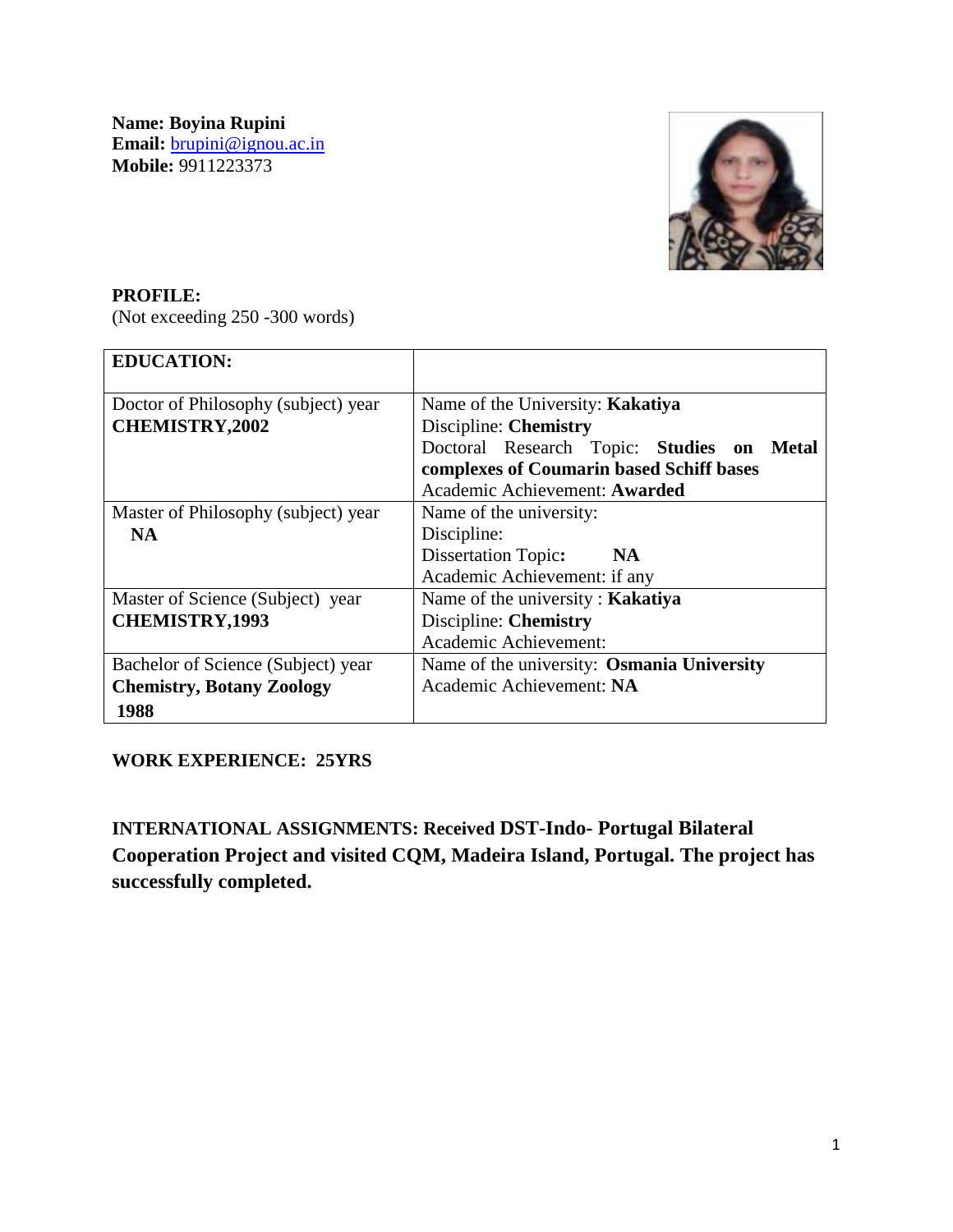## **FELLOWSHIP/ AWARDS:**

| Sl.No.           | Name of the                    | Granting/Awarding                | Year |
|------------------|--------------------------------|----------------------------------|------|
|                  | Fellowship/Awards              | Institution                      |      |
| 11.              | <b>Distinguished Scientist</b> | <b>National Center for</b>       | 2016 |
|                  | Award(International)           | <b>Advanced Research and</b>     |      |
|                  |                                | <b>Science</b>                   |      |
| $\overline{2}$ . | Scientist of the year Award    | <b>National Environmental</b>    | 2017 |
|                  |                                | <b>Science Academy</b><br>(NESA) |      |
|                  |                                |                                  |      |

### **PUBLICATIONS:**

- $\triangleright$  BOOKS: NIL (edited) = 2
- **RESEARCH PAPERS PUBLISHED:** 
	- Research Papers in Peer Reviewed Journals: **14**
	- Chapters in Books: **17**
	- Papers presented at International/ National Conferences: **08**
- POLICY DOCUMENTS: NIL

# **MEMBERSHIP OF PROFESSIONAL BODY/ STATUTORY BODY (INTERNAL/ EXTERNAL):**

| Membership of Professional body/                               | Name of statutory                     | Period           |
|----------------------------------------------------------------|---------------------------------------|------------------|
| Statutory body                                                 | body/institution/                     |                  |
| 1. Association of Chemistry Teachers                           | <b>Association</b><br>of <sub>1</sub> | Life time        |
| (ACT-LM No 1554)                                               | <b>Chemistry</b>                      |                  |
| <b>Indian</b><br>$2.$ The<br><b>Science</b><br><b>Congress</b> | The Indian Science                    | Life time        |
| <b>Association (L33659)</b>                                    | <b>Congress</b>                       |                  |
|                                                                |                                       |                  |
| <b>Environmental</b><br><b>Science</b><br>3. National          | <b>National</b>                       | Life time        |
| <b>Academy</b>                                                 | <b>Environmental</b>                  |                  |
|                                                                | <b>Science Academy</b>                |                  |
| 4. Director                                                    | <b>SOITS</b>                          | 2016-2019        |
| <b>5.School Board</b>                                          | <b>SOITS</b>                          | <b>2016-till</b> |
| 6. School Board                                                | <b>SOPVA</b>                          | 2019-2021        |
| <b>7.Doctoral Committee member(PHDEV)</b>                      | <b>SOITS</b>                          | 2018-till        |
| <b>Committee</b><br>member<br>8.Doctoral                       | <b>SOITS</b>                          | 2016-2019        |
| (PHDITS)                                                       |                                       |                  |
| 9. Member<br>in<br><b>Departmental</b><br>the                  | <b>IGNOU</b>                          | 2016-17          |
| <b>Promotion Committee</b>                                     |                                       |                  |
| <b>Academic</b><br>10.<br><b>Member</b><br>in<br>the           | <b>IGNOU</b>                          | 2016-2017        |
| <b>Programme Committee(APC)</b>                                |                                       |                  |